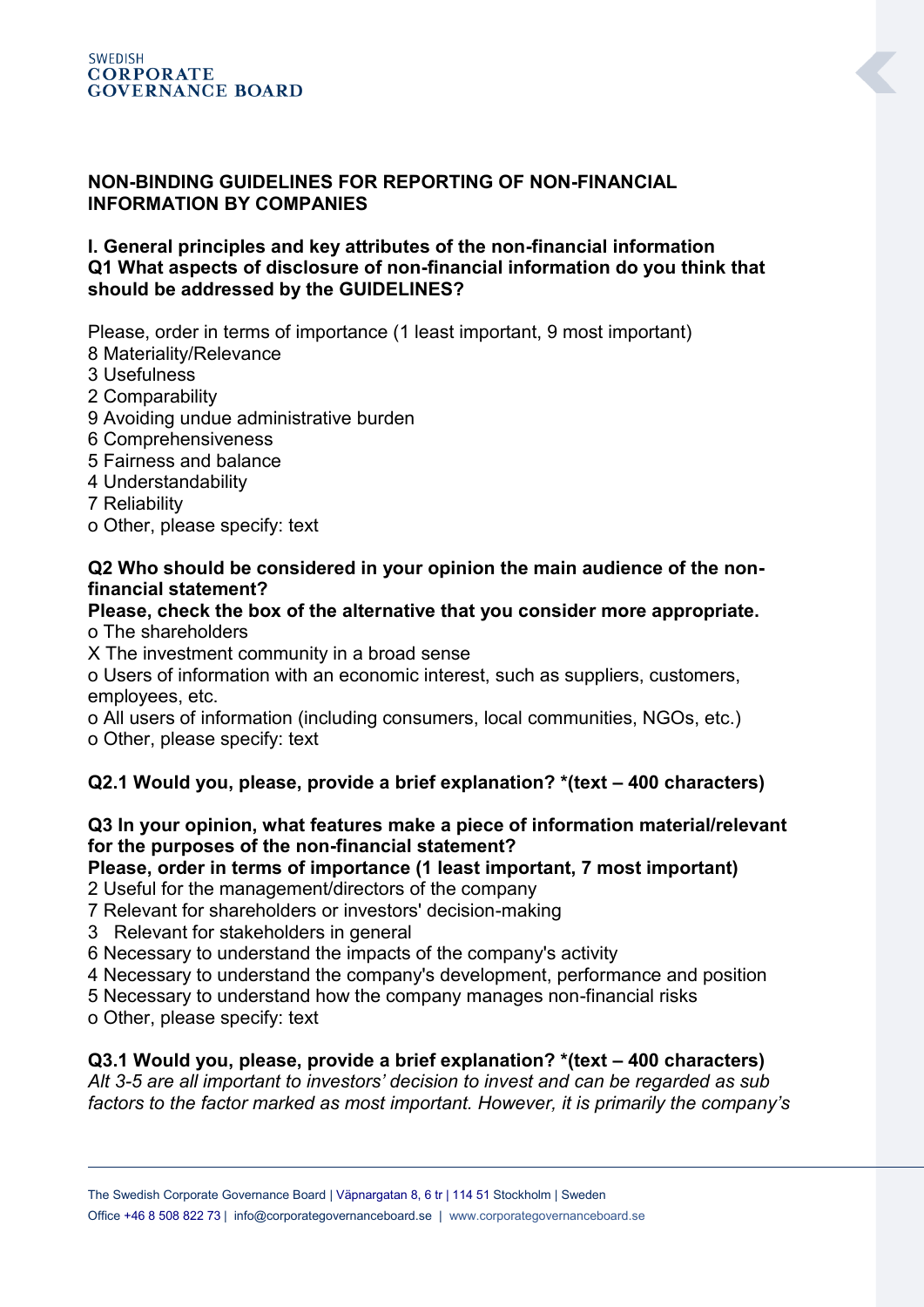*own responsibility to build trust among investors. In order to do so it can be helpful with guidelines but it's important to avoid an unnecessary regulatory burden and therefore that the system is voluntary.* 

## **II. Content of the non-binding guidelines**

**Q4 Do you think that the GUIDELINES will be more useful for companies and users if they set out general principles and key ideas or if they put forward solutions in a detailed manner, including on specific sectoral issues? \* Please, indicate on a scale from 1 to 5 (1 geared towards general principles, 5 high level of detail/prescription)** 3

**Q4.1 Would you, please, provide a brief explanation? \*(text – 400 characters)** *Provided that it is a question of non-binding guidelines, the guidelines should refer to existing frameworks. It is important that the EU does not reinvent the wheel and impose mandatory rules.*

### **Q5 Please, provide a brief description of how you think that the following matters should be treated in the GUIDELINES, including as appropriate how they should be defined and described:**

a. Business model (text – 400 characters)

- b. Policies (text 400 characters)
- c. Due diligence process (text 400 characters)
- d. Business relationships (text 400 characters)
- e. Key performance indicators –KPIs (text 400 characters)
- f. Outcome of policies (text 400 characters)
- g. Principal risks (text 400 characters)
- h. Impact of the activity (text  $-$  400 characters)
- i. Adverse impacts (text 400 characters)

j. Information omitted in exceptional cases where disclosure would be seriously prejudicial (text – 400 characters)

## **Q6 How do you think that the GUIDELINES should approach the disclosure of key performance indicators (KPIs)? \***

### **Please, indicate your two preferred approaches (1 Best option, 2 Second preferred option).**

2 The GUIDELINES should highlight key principles on how to disclose relevant KPIs and complementariness with narrative and/or financial information as applicable 1 The GUIDELINES should make reference to KPIs proposed by other frameworks where addressing concrete matters or issues

o The GUIDELINES should include a comprehensive list of KPIs, general and sectoral o The GUIDELINES should provide flexibility for companies to exercise judgement in deciding what KPIs should be included in their disclosures o Other, please specify: text

**Q6.1 Would you, please, provide a brief explanation? \*(text – 400 characters)** 

*Provided that it is a question of non-binding guidelines, existing frameworks should be used and references to KPIs in these frameworks should be made. It is important that the EU does not reinvent the wheel and impose mandatory rules.*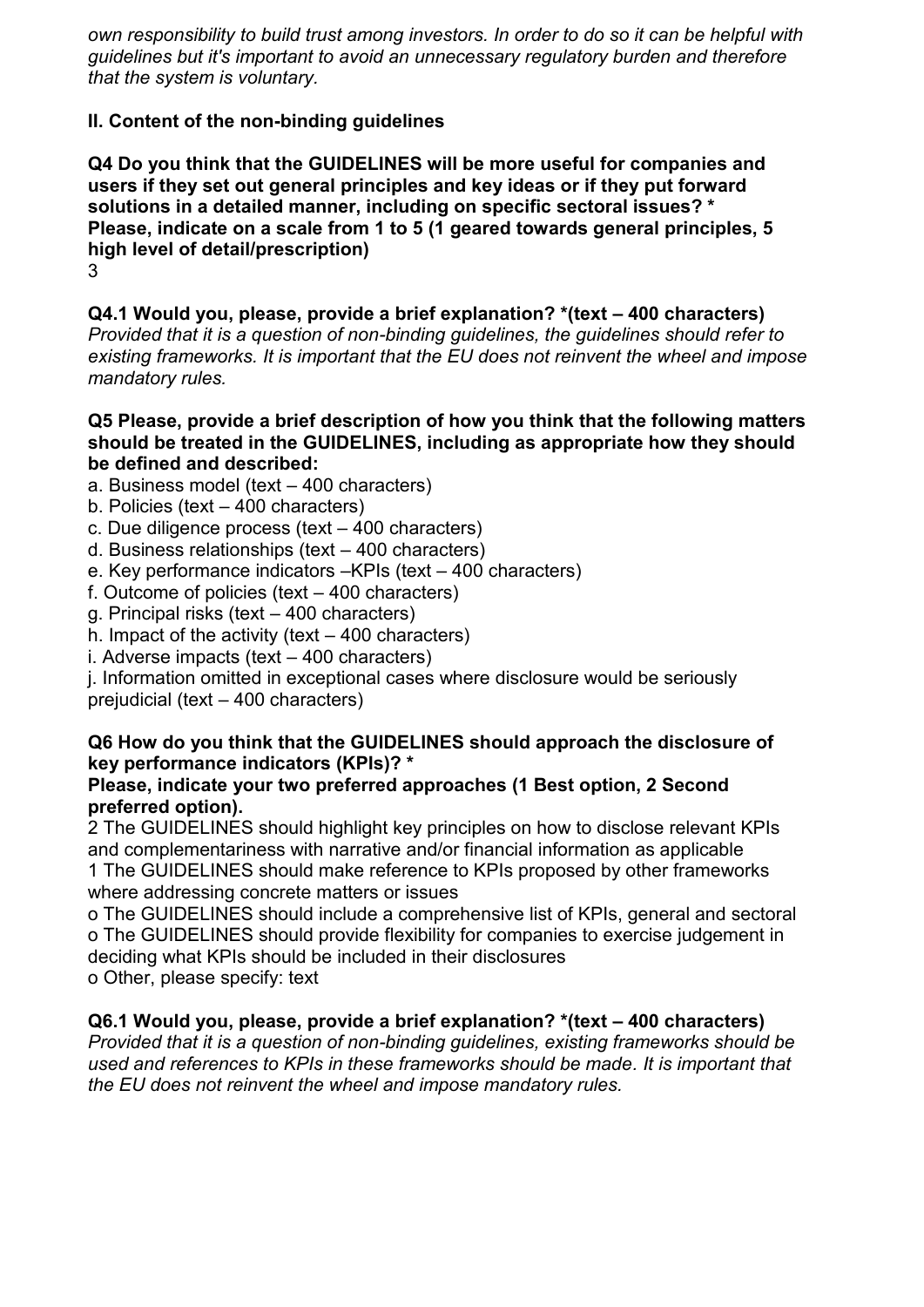**Q7 Do you think that the GUIDELINES should include guidance on specific sectoral issues such as responsible supply chain management of conflict minerals? \***

**Please, indicate on a scale from 1 to 5 (1 geared towards general principles, 5 high level of detail/prescription)**

3

**Q7.1 Would you, please, provide a brief explanation? \*(text – 400 characters)** *Provided that it is a question of non-binding guidelines, existing frameworks should be used and references to KPIs in these frameworks should be made. It is important that the EU does not reinvent the wheel and impose mandatory rules.*

# **III. Interaction with other frameworks and other aspects**

**Q8 How do you think that the GUIDELINES should relate to existing national, international or other EU-based frameworks (such as UN Global Compact, the UN Guiding Principles on Business and Human Rights, OECD guidelines for multinational enterprises, the ILO Tripartite Declaration of principles concerning multinational enterprises and social policy, EMAS, etc.)?\***

**Please, order in line with your views (1 least in line, 6 most in line)**

1 The GUIDELINES should include detailed solutions and be an exhaustive document in a way that could make unnecessary for companies the use of other guidelines

3 The GUIDELINES should be complementary to other frameworks

6 The GUIDELINES should make reference to other frameworks where addressing concrete matters or specific issues

4 The GUIDELINES should get general inspiration from other frameworks 5 The GUIDELINES should explain how content produced in the context of other frameworks could be used in the non-financial statement 2 Other, please specify: text

# **Q8.1 Would you, please, provide a brief explanation? \*(text – 400 characters)**

**Q9 Do you think that when preparing the GUIDELINES only the companies included in the scope of the DIRECTIVE should be considered, or that the interests, characteristics and/or requirements of other companies that prepare management reports should be taken into account as well? \***

**Please, check the box of the alternative that you consider most appropriate.**

o Specific to the requirements of the companies under scope of the DIRECTIVE o Consider all large companies

o Consider all companies

X Focus on the requirements of the companies under the scope of the DIRECTIVE, but also propose best practice for other companies that prepare management reports

### **Q9.1 Accordingly, do you think that the content of the guidelines should be different according to the targeted companies? Would you please, provide a brief explanation? \*(text – 400 characters)**

*Since the directive is implemented in different manners in different EU member states and that some member states have gone beyond EUs basic requirement when it comes to non-financial reporting the guidelines should not be specific to the companies under the scope of the directive.*